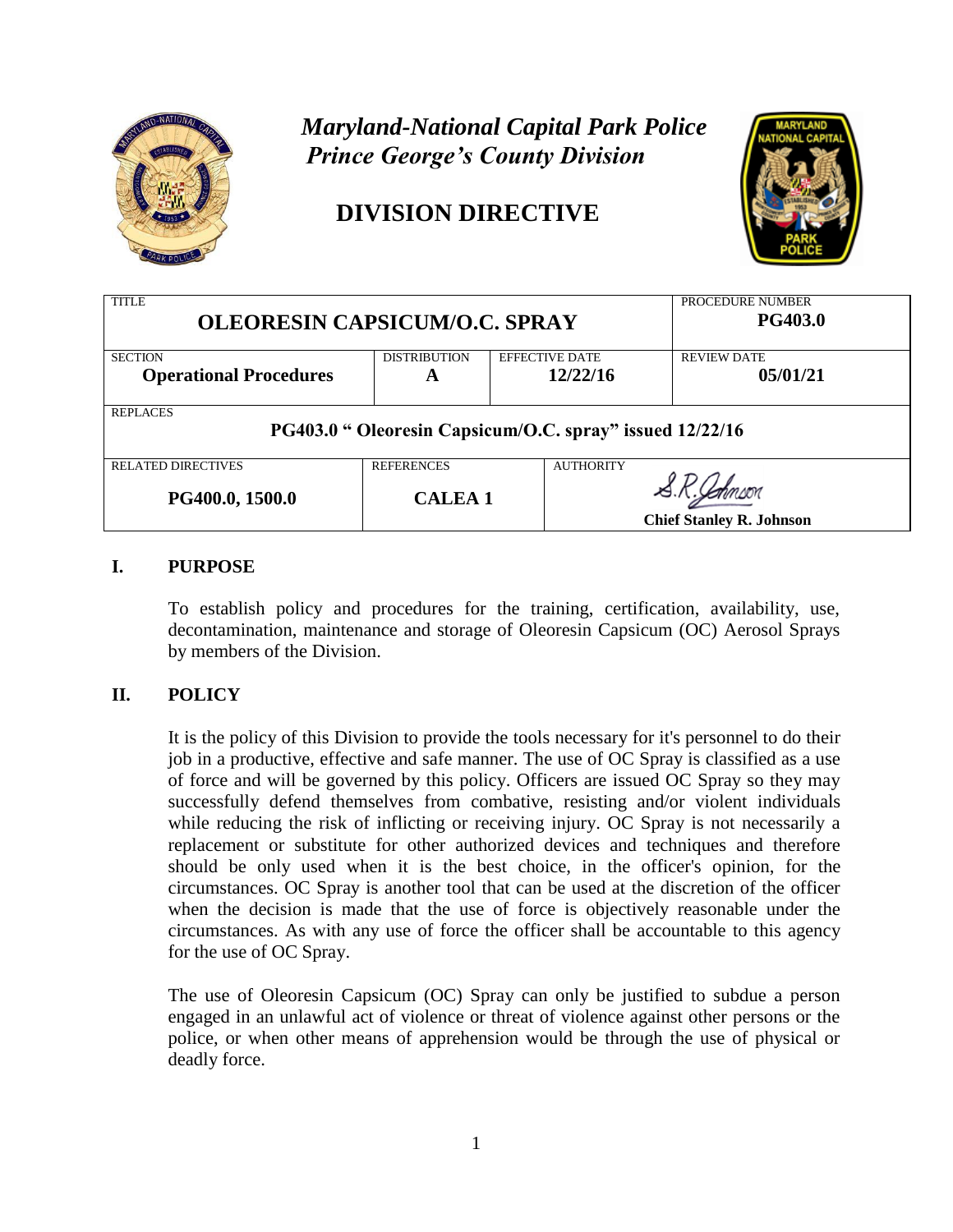#### **III. DEFINITIONS**

- A. Oleoresin Capsicum (OC) Spray- Derivative of cayenne pepper, OC Spray is classified as an inflammatory. OC Spray exposure generally has the following characteristics:
	- 1. Works immediately;
	- 2. Symptomatic effects may last up to 45 minutes; and
	- 3. There are no documented long lasting harmful effects to the person who is sprayed with OC Spray.
- B. Non-Flammable Propellant Propellant or delivery system that will not enhance an open flame or cause a fire from a spark.

#### **IV. APPROVED O.C. AEROSOL SPRAYS**

A. Officers shall only carry OC Spray products which are issued by the Division and which do not contain unreasonably flammable propellants or known carcinogens.

#### **V. OC SPRAY TRAINING**

- A. Officers shall be trained and must successfully complete a Division approved OC Spray training program prior to being issued OC Spray. Re-certification will be conducted annually by Division certified instructors during in-service training. This training will include but not be limited to:
	- 1. Tactical use and applications of OC Spray, including:
		- a. Body contact, specific contact points and contact duration; and
		- b. Effects of OC Spray use.
	- 2. Specific tactics (including hands-on training) including:
		- a. Basic defensive tactics;
		- b. Duration of application;
		- c. Use against attacks;
		- d. Vehicle extractions;
		- e. Fight intervention; and
		- f. Simunitions.
	- 3. OC Spray use on animals
	- 4. OC Spray safety considerations (officer and suspect)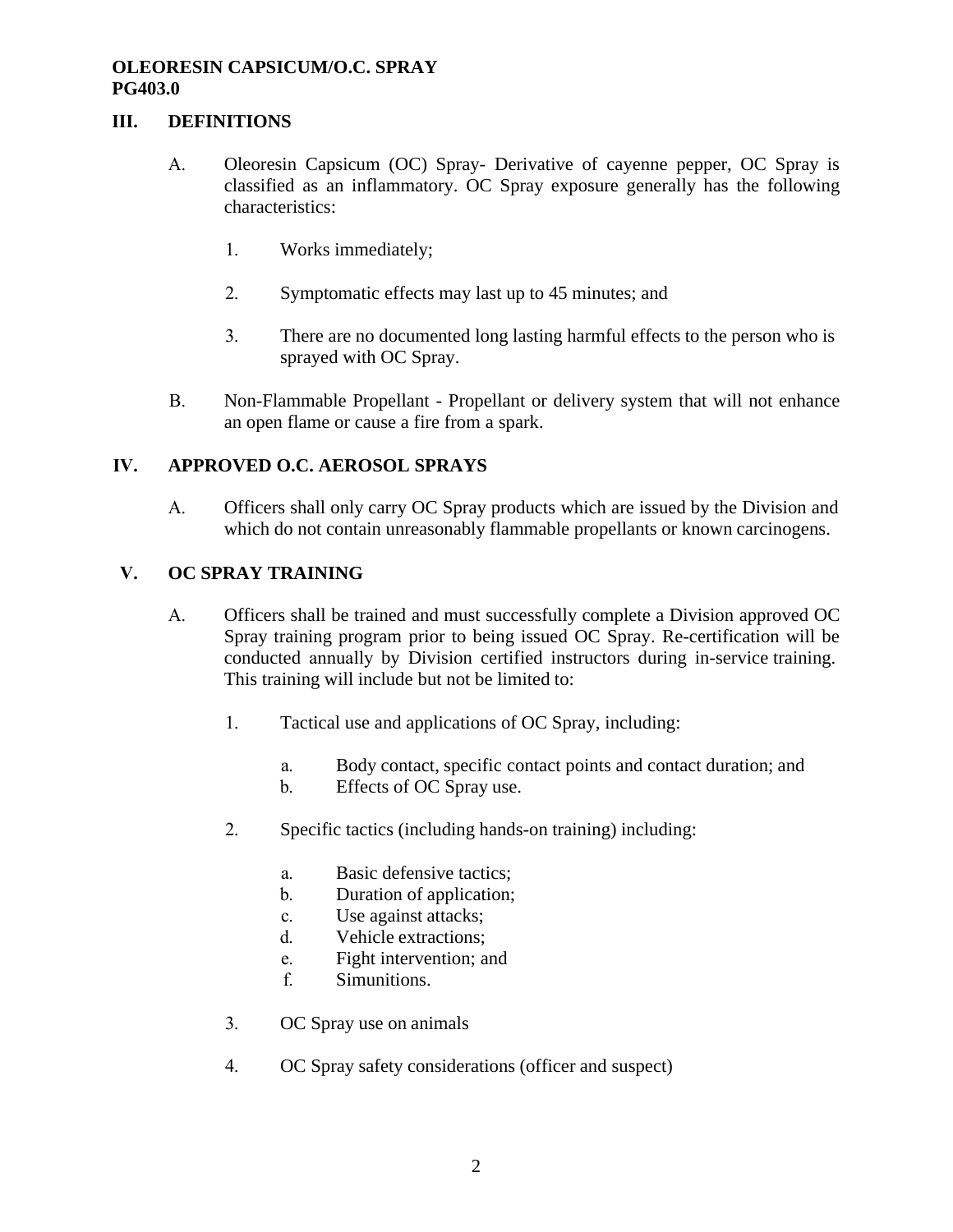- a. Officers shall exercise caution when using OC Spray in the immediate vicinity of infants and the elderly.
- b. Officers should make every attempt to avoid discharging large amounts of OC Spray into a confined space.
- c. Violators exposed to OC Spray shall be afforded decontamination procedures as soon as possible.
- 5. OC Spray vicarious liability
- 6. OC Spray maintenance considerations
- B. OC Spray training will be documented and include:
	- 1. names of trainers;
	- 2. date of training;
	- 3. hours of training;
	- 4. names of program participants;
	- 5. training location; and
	- 6. written test scores.

#### **VI. EFFECTS OF O.C. SPRAY USAGE**

- A. The general effects of OC Spray exposure include:
	- 1. Inflammation of the eyes and mucus membranes causing:
		- a. involuntary closing of the eyes, and
		- b. uncontrollable coughing and hacking;
	- 2. Impairment of the person's breathing;
	- 3. An intense burning sensation of the affected areas; and
	- 4. Emotional anxiety.
- B. Generally the subject experiencing OC Spray exposure will:
	- 1. immediately be rendered helpless through temporary blindness;
	- 2. drop whatever might be in his/her hands;
	- 3. bend forward at the waist; and
	- 4. immediately cover the face with his/her hands.
- C. OC Spray exposure is generally instantaneous and effective against: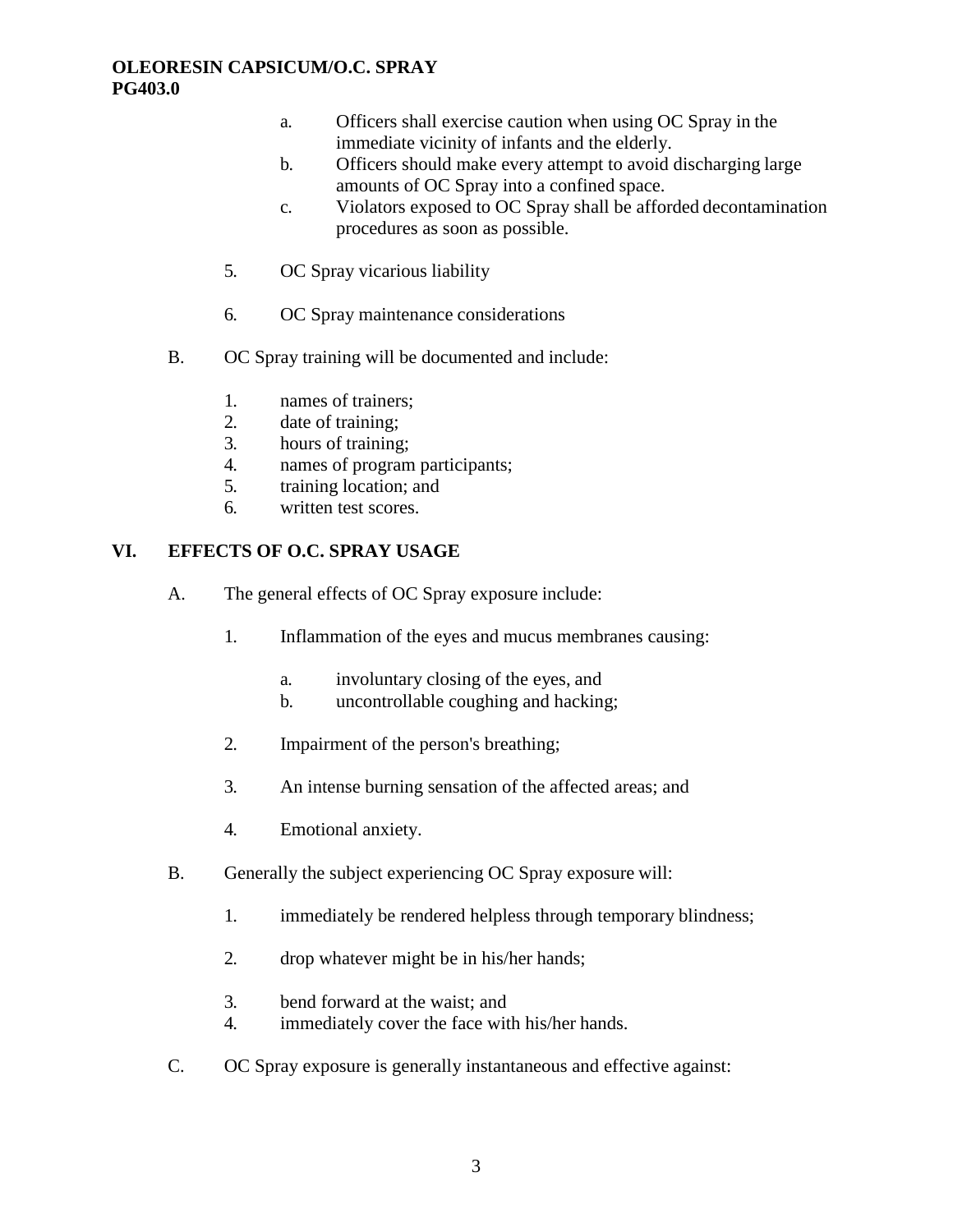- 1. drug abusers;
- 2. emotionally disturbed persons;
- 3. intoxicated persons;
- 4. enraged persons who have a reduced sensitivity to pain;
- 5. domestic and wild animals; and
- 6. others.

#### **VII. PROCEDURES**

- A.
- 1. OC Spray will routinely be carried by all trained and certified officers while on duty.
- 2. OC Spray may be used in situations where:
	- a. verbal direction is ineffective or inappropriate; or
	- b. passive resistance techniques have failed and officers may have to use physical force to maintain control.
	- c. examples of acceptable OC Spray use include:
		- 1) where an officer could reasonably use deadly force.
		- 2) where an officer could reasonably use an impact weapon as a striking tool and not merely as a restraint device.
		- 3) where an officer is confronted by a suspect or assailant with an edged weapon and the suspect/assailant is not moving toward the officer or another person where the use of deadly force may be more appropriate, and is refusing to drop the weapon.
		- 4) where an officer reasonably believes that he/she will become engaged in a fight with a suspect/assailant.
		- 5) OC Spray may be used to effect the removal of a person or persons who voluntarily lock themselves in a vehicle and refuse to exit when lawfully ordered to do so.
		- 6) OC Spray may be released into an enclosed area (such as a house or other building) to effect the removal of persons who refuse to voluntarily exit or when a forced exit is necessary.
- 3. Officers should avoid the use of OC Spray in areas where the use of OC Spray could cause a panic (e.g., a darkened room).
- 4. OC Spray will only be used as a control and compliance measure and shall never be used for any illicit/unlawful purpose (e.g., as a means of punishment and/or interrogation).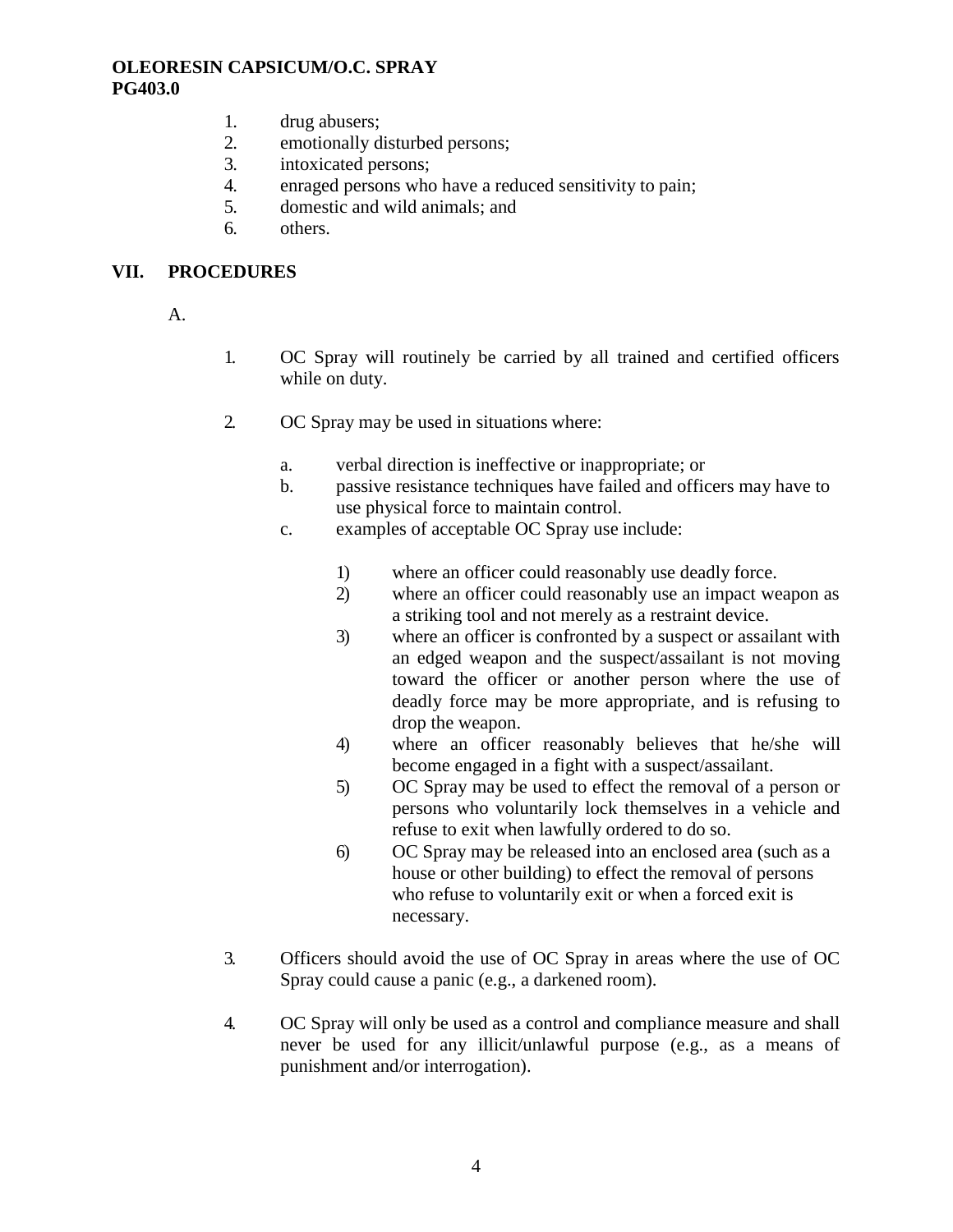- 5. The use of OC Spray shall be consistent with the guidelines for the Division's use of force policy in accordance with Division Directive PG400.0 - "Use of Force/Report" and the manufacturer's specific guidelines for use.
- B. Guidelines for usage
	- 1. For maximum effect, OC Spray may be used at a distance of 3 to 12 feet. The effective range will be determined by the type of aerosol being used and the environmental factors of the OC Spray use (ventilation, wind, rain, snow, etc.).
	- 2. Officers should only use the amount of OC Spray reasonably needed to achieve the desired effects. Once the desired effects are achieved, the officer shall discontinue usage.
	- 3. Primary OC Spray application targets include:
		- a. face,
		- b. eyes,
		- c. nose, and
		- d. mouth.
	- 4. Intentionally spraying a person's groin area with OC Spray is not permitted except in confrontations where deadly force would be justified.
	- 5. Officers shall only use OC Spray when appropriate in accordance with PG400.0, Use of Force.
	- 6. Officers shall not intentionally or knowingly create a situation whereby a person sprayed by OC Spray who is temporarily blinded would or could walk into the path of oncoming traffic or walk off an elevated area causing unreasonable injury.
- C. When an officer is confronted by a person holding OC Spray

When an officer is confronted by an attacker/suspect/assailant holding, wielding or threatening him/her with an OC Spray aerosol, the officer shall make reasonable efforts to minimize the amount of self defense force applied. The officer shall consider the following (as allowed by duration and circumstances of the incident):

1. The officer understands that if the person is successful in spraying him/her with OC Spray he/she will be at the mercy of that person, or others, for an extended period of time (up to 45 minutes). It is foreseeable and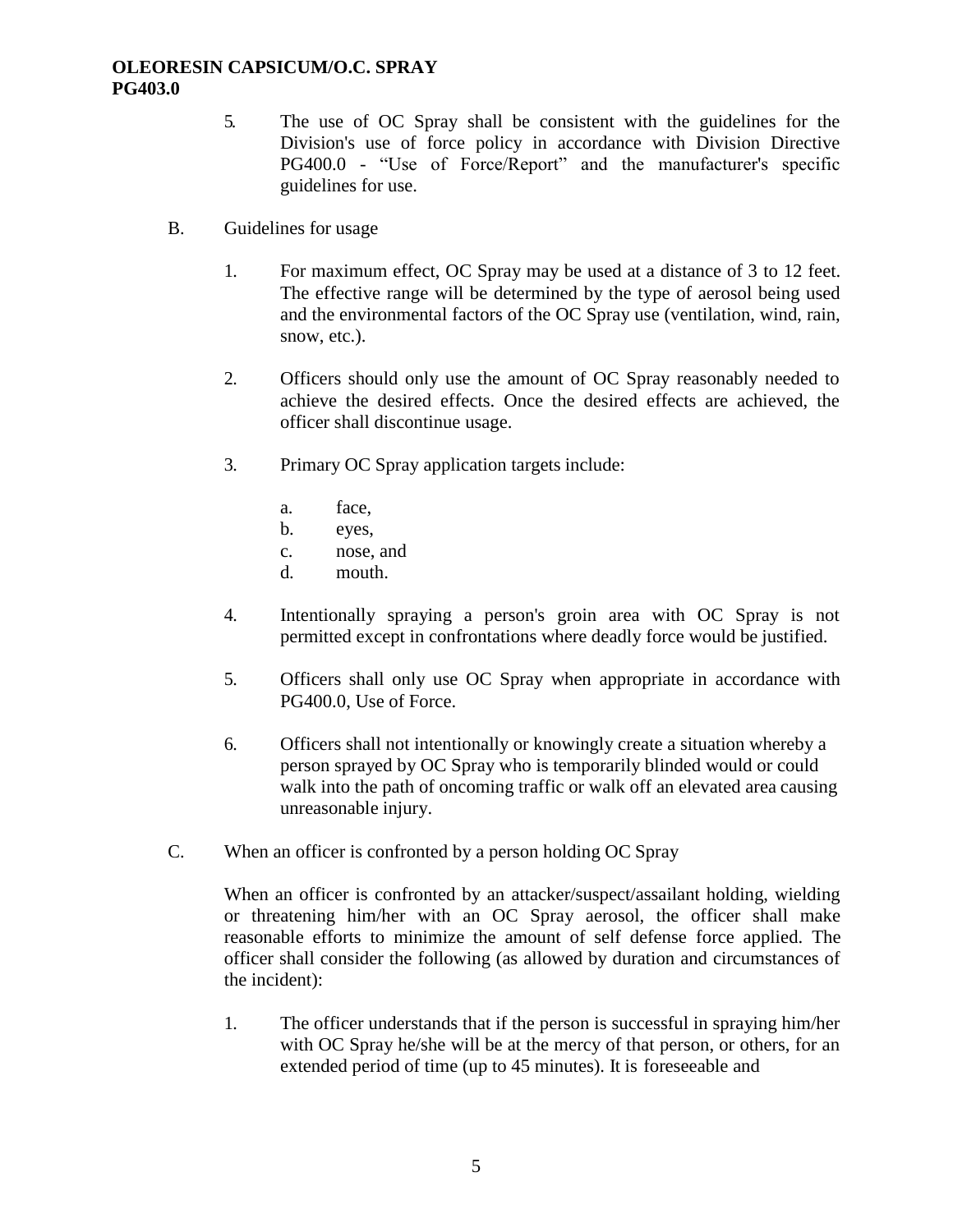reasonable that during this time the officer may be disarmed, killed or seriously injured.

- 2. If the officer can reasonably retreat safely to a distance outside the foreseeable range of the OC Spray, a minimum of twenty-five (25) feet, the officer should do so, provided that his/her retreat does not cause substantial additional risk of harm or injury to others.
- 3. The officer should consider the following incident factors (among others as known to the officer) based upon the totality of the circumstances:
	- a. the OC Spray attacker's age, sex, known history, etc.;
	- b. the number of OC Spray attackers, or companions, present and known to the officer;
	- c. the perceived demeanor of the attacker(s) and other hostile parties;
	- d. the make-up of the surroundings; and
	- e. whether there are other officers present who could reasonably and safely protect the officer if incapacitated by OC Spray exposure.
- 4. If an officer, confronted by a suspect/assailant wielding or threatening the officer with OC Spray, cannot reasonably and safely retreat from the scene, or if there are not sufficient backup/support officers present to reasonably and safely protect the officer from attack or injury after OC Spray exposure, the officer may use reasonable force up to and including deadly force against the attacker.
- D. OC Spray decontamination procedures humans
	- 1. After control has been established, and/or resistance has ceased, the officer will make reasonable efforts to allow the OC Spray affected subject relief from the discomfort associated with the application of OC Spray.
	- 2. Severe symptoms of OC Spray exposure are expected to disappear in 45 minutes or less with only minor aftereffects (red skin, mild burning sensations, etc.).
	- 3. Reasonable OC Spray decontamination efforts may include, as practical under the circumstance of the exposure:
		- a. removing the person from the spray area to an area of fresh air or providing some other form of ventilation;
		- b. keeping the person calm by calmly informing the person of the anticipated effects of OC Spray exposure;
		- c. instructing the person to blow his/her nose to remove lodged OC Spray particles;
		- d. if the person is not breathing, give artificial respiration;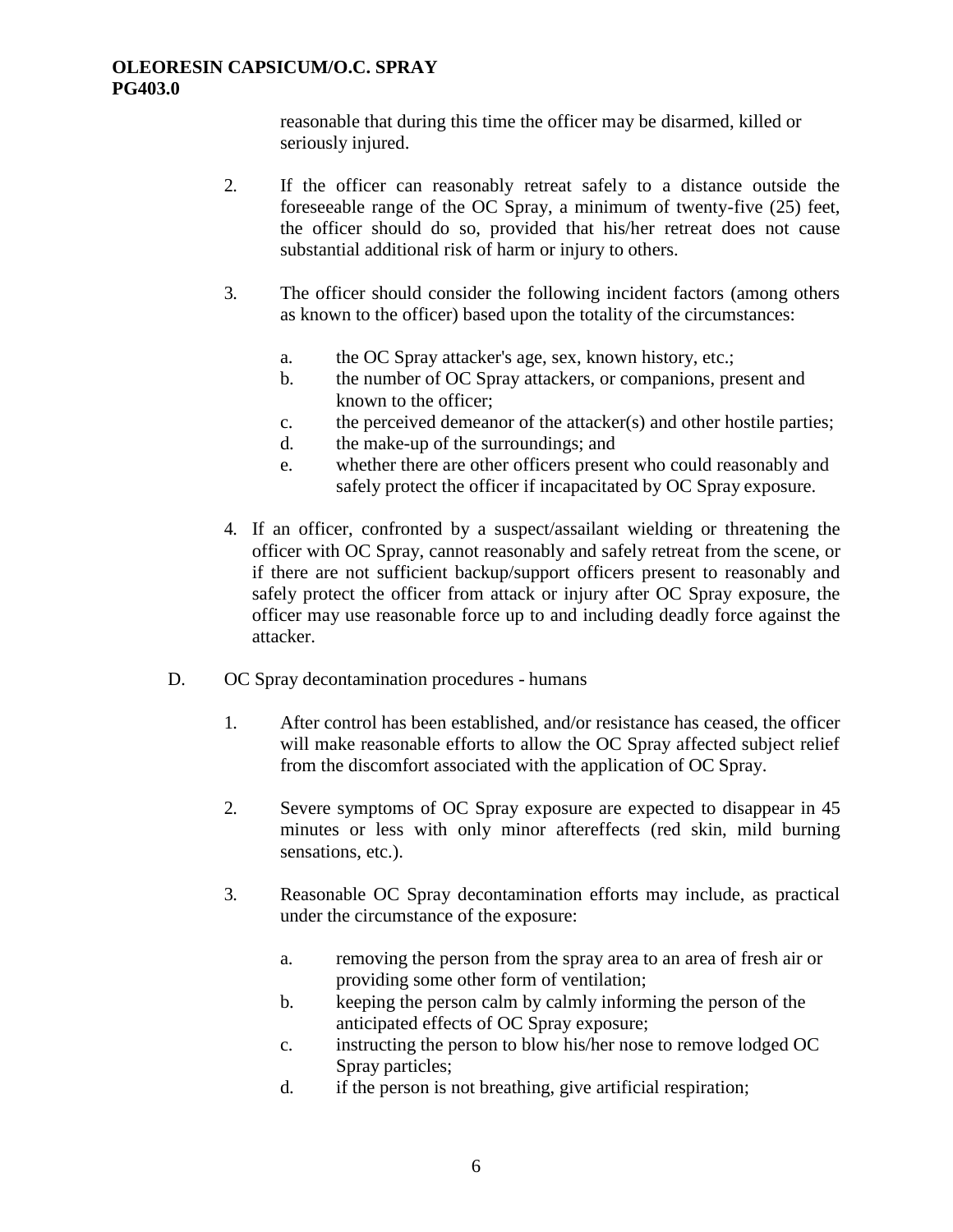- e. if the person is having difficulty breathing arrange for him/her to be given oxygen;
- f. allowing the person to flush the affected area with saline solution or clear water (if available) to relieve the inflammation to the eyes and skin;
- g. if practicable, the person should be allowed to wash all exposed skin areas with soap and water;
- h. arrange for professional medical attention (ambulance/hospital) if the person complains of injury or if the officer reasonably believes that the person needs medical attention; and
- i. allow the person to wash affected clothing, if practical.
- 4. Do not apply any salve or similar substance to the affected areas. This will trap the particles that are present against the skin.
- 5. Secondary contamination or effects on the user are generally negligible. The subject may be handled immediately after being subjected to the OC Spray. The user should exercise caution to avoid contact between their hands and face.
- E. Medical treatment
	- 1. Symptoms of OC Spray exposure should disappear within 15 to 45 minutes with no severe aftereffects.
	- 2. If symptoms, other than mild after effects, persist beyond the normal forty-five (45) minute recovery period without significant relief to the eyes, skin and respiratory system, the officer should arrange for prompt medical attention.
	- 3. Officers shall not withhold medical attention from the person, whether requested or not, if the officer reasonably believes that the affected person is in need of such attention.
- F. OC Spray decontamination procedures buildings
	- 1. Reasonable efforts to decontaminate buildings after OC Spray exposure may include, as practical under the circumstances of the exposure:
		- a. opening doors and windows as soon as possible for at least thirty (30) minutes;
		- b. washing affected areas with soap and water;
		- c. washing all food containers and disposing of any unwrapped, exposed food.
- G. Documentation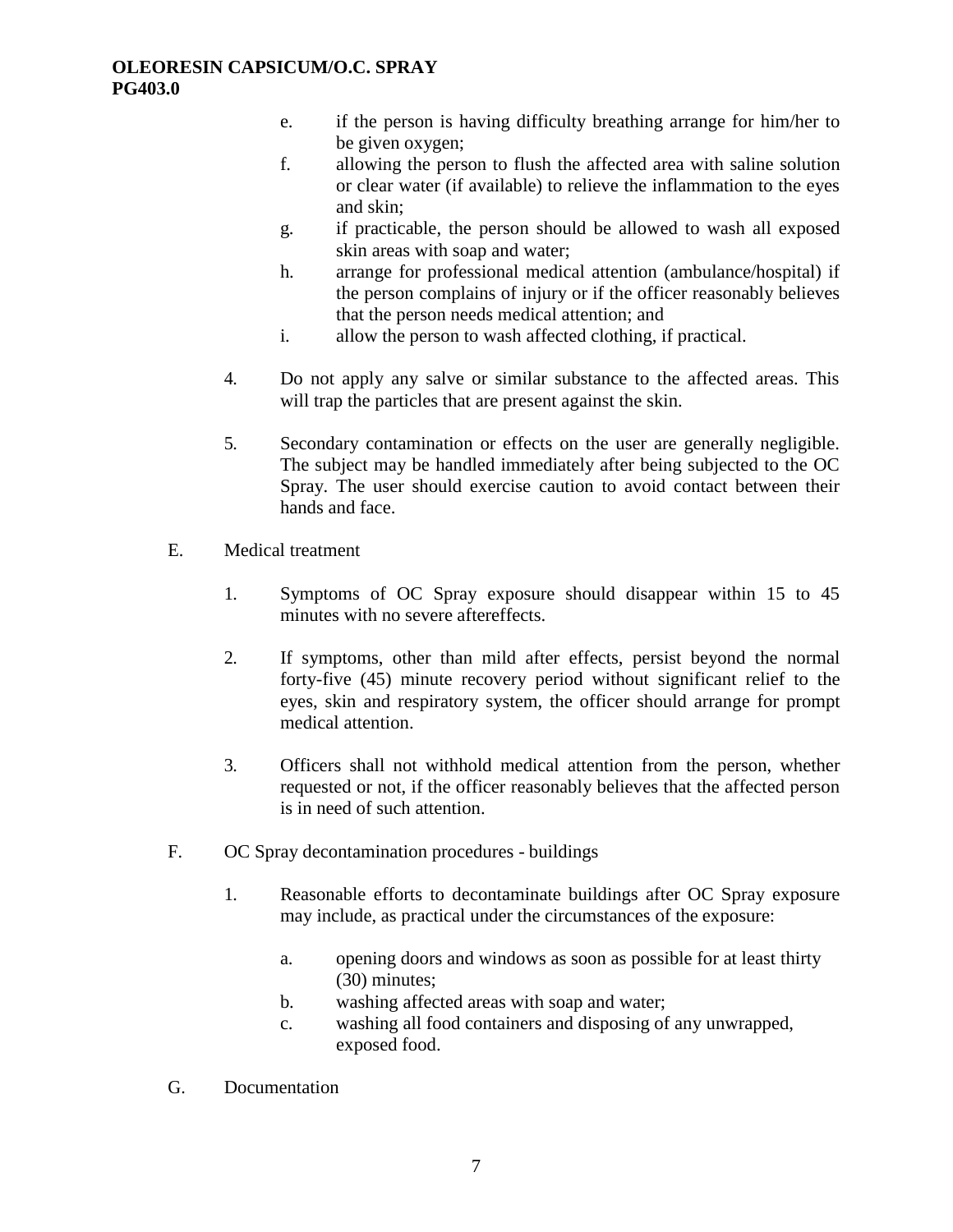Pursuant to the provisions of Division Directive PG400.0 - "Use of Force/Report", every use of OC Spray in other than a training session shall be documented in a Use of Force Report, in addition to any crime/incident reports, to their immediate supervisor describing the conditions and circumstances surrounding the use of OC Spray, and the decontamination procedures provided.

- 1. Affected supervisors shall complete a Use of Force Report in Blue Team, make an immediate investigation as to justification and submit a written report, via the chain-of-command, to the affected Area Operations Assistant Chief.
- H. Storage safety

Officers should not:

- 1. Store OC Spray in direct sunlight;
- 2. Store OC Spray in areas where the temperature may exceed 120 degrees Fahrenheit, such as a vehicle trunk or dashboard; or
- 3. Incinerate.
- I. Maintenance
	- 1. Officers shall regularly inspect their OC Spray canisters for signs of erosion, leakage, and dirt in the nozzle and/or damage.
		- a. Each member of the Park Police will be responsible for the care and security of any issued OC Spray canister.
		- b. The canister will be handled with the same caution given the service weapon and should be stored out of the reach of children.
		- c. Anytime OC Spray is used, the canister will be turned into the immediate supervisor for replacement.
- J. OC Spray inventory storage and availability
	- 1. Sergeants or shift supervisors will keep a supply of OC Spray canisters to re-supply their officers when needed.
		- a. Officers are to replace used canisters as soon as practicable after use by turning it in to a sergeant and receiving a new canister.
		- b. The sergeants will obtain replacements for the used canisters from the Property Specialist.